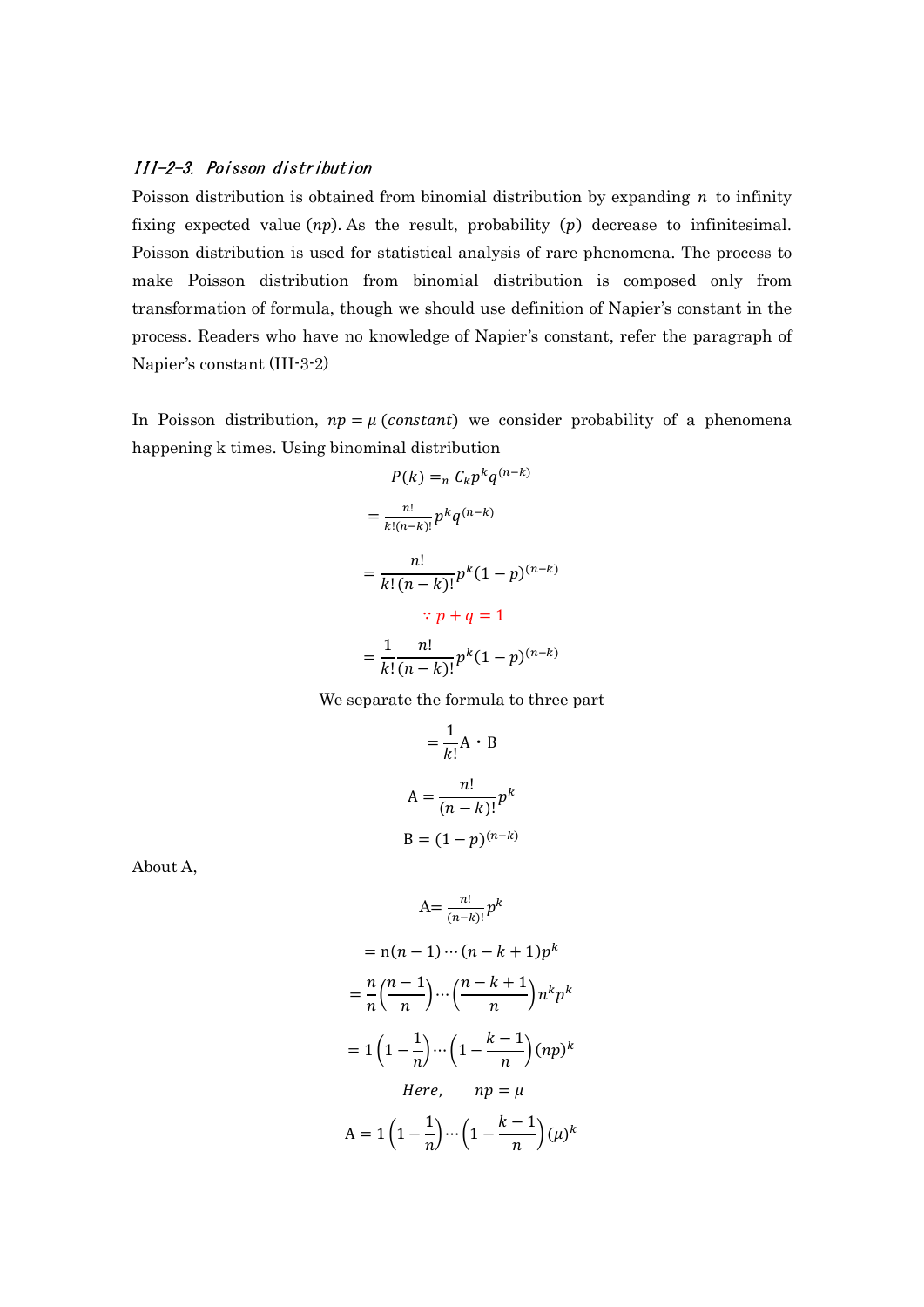When  $n \to \infty$ ,

$$
\frac{1}{n} \to 0, \frac{k-1}{n} \to 0
$$

$$
\lim_{n \to \infty} A = \mu^k
$$

About B,

$$
B=(1-p)^{(n-k)}
$$

Here,  $np = \mu$ .

$$
B = \left(1 - \frac{\mu}{n}\right)^{\mu \frac{n}{\mu} - k}
$$

$$
= \frac{\left(1 - \frac{\mu}{n}\right)^{\mu \frac{n}{\mu}}}{\left(1 - \frac{\mu}{n}\right)^{-k}}
$$

When  $n \to \infty$ ,

$$
\left(1 - \frac{\mu}{n}\right) \to 1 \quad \left(1 - \frac{\mu}{n}\right)^{-k} \to 1
$$

Definition of Napier's constant

$$
e = \lim_{n \to \infty} \left(1 + \frac{1}{n}\right)^n
$$
  

$$
\left(1 - \frac{\mu}{n}\right)^{\mu \frac{n}{\mu}} = \left(\left(1 - \frac{\mu}{n}\right)^{\frac{n}{\mu}}\right)^{\mu} = e^{-\mu}
$$
  

$$
\lim_{n \to \infty} B = \frac{\lim_{n \to \infty} \left(1 - \frac{\mu}{n}\right)^{\mu \frac{n}{\mu}}}{\lim_{n \to \infty} \left(1 - \frac{\mu}{n}\right)^{-k}}
$$
  

$$
= \frac{e^{-\mu}}{1}
$$
  

$$
= e^{-\mu}
$$
  

$$
\lim_{n \to \infty} P(k) = \lim_{n \to \infty} c_k p^k q^{(1-k)}
$$
  

$$
= \lim_{n \to \infty} \frac{1}{k!} \frac{n!}{(n-k)!} p^k (1-p)^{(n-k)}
$$
  

$$
= \frac{1}{k!} \lim_{n \to \infty} \frac{n!}{(n-k)!} p^k \lim_{n \to \infty} (1-p)^{(n-k)}
$$
  

$$
= \frac{1}{k!} \lim_{n \to \infty} A \lim_{n \to \infty} B
$$
  

$$
= \frac{\mu^k e^{-\mu}}{k!}
$$

We cannot know  $\,\mu.$  We use mean value of date (  $\lambda$  ) instead of  $\,\mu$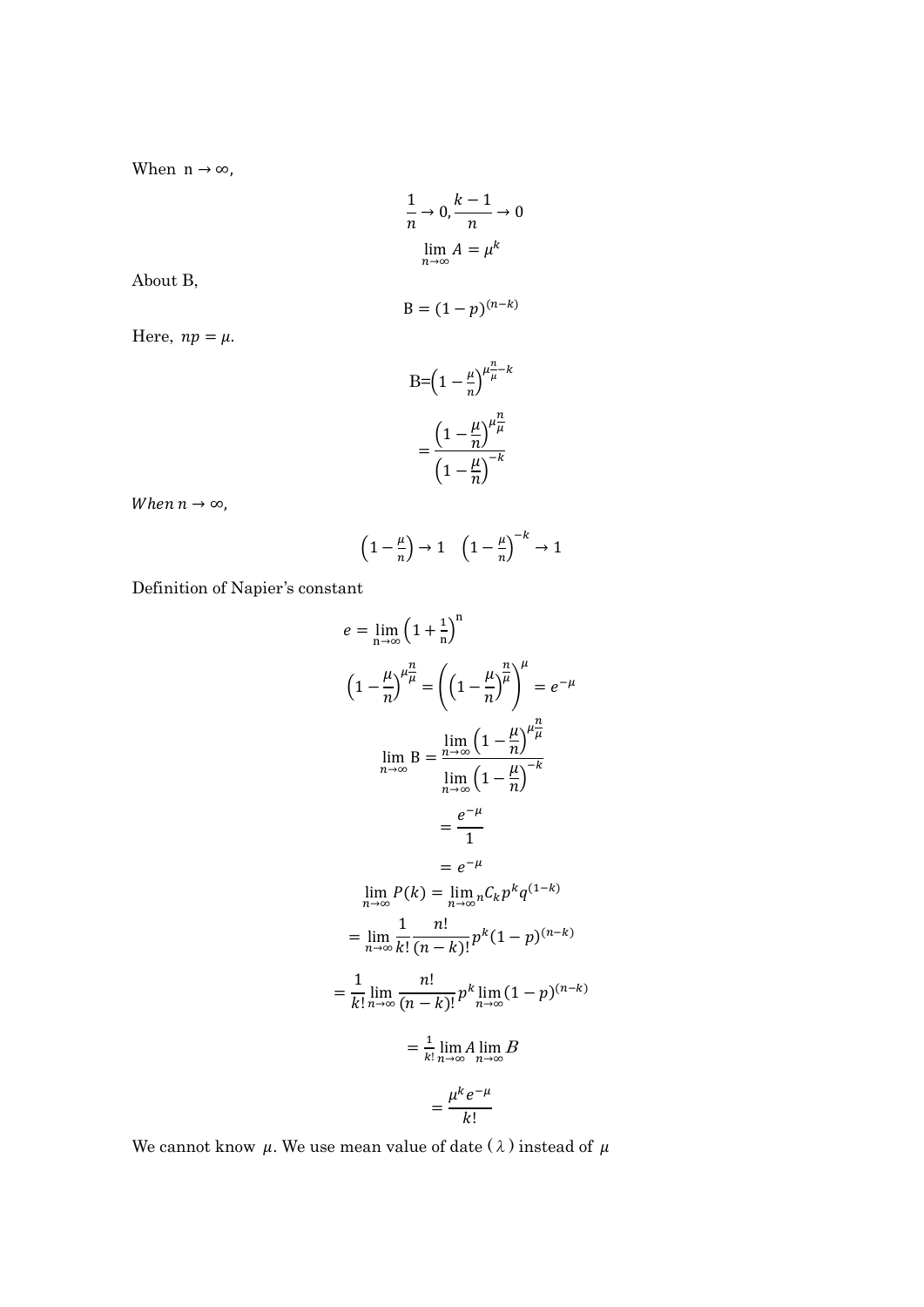$$
P(X = k) = \frac{\lambda^k e^{-\lambda}}{k!}
$$

Equation 16

Meaning of the equation is probability happening k times in a event.

In Poisson distribution variance changes depending on average. This is same as binominal distribution. The dependence of variance on mean is logically guessable, when the value of  $np$  is fixed and  $n$  is increased with decrease of  $p$ . When  $n$  increase, the peak of the distribution sharpens around the mean. From these fact, in perfect Poisson distribution, value of variance is the same as mean. This is important to determine whether the distribution can be treated as Poisson distribution or not. Proof.

Simplified calculation of variance

$$
V_{(k)} = E_{(k^2)} - E_{(k)}^2
$$

 $E_{(k)}$  is *np*, from the date we use average  $\lambda$ .

$$
P(X = k) = \frac{\lambda^k e^{-\lambda}}{k!}
$$
  
\n
$$
E_{(k^2)} = \sum_{k=0}^{\infty} k^2 \frac{\lambda^k e^{\lambda}}{k!}
$$
  
\n
$$
= \sum_{k=0}^{\infty} k \frac{\lambda^k e^{\lambda}}{(k-1)!}
$$
  
\n
$$
= \sum_{k=0}^{\infty} \frac{\{(k-1)+1\}\lambda^k e^{\lambda}}{(k-1)!}
$$
  
\n
$$
= \sum_{k=0}^{\infty} \frac{(k-1)\lambda^k e^{\lambda}}{(k-1)!} + \sum_{k=0}^{\infty} \frac{\lambda^k e^{\lambda}}{(k-1)!}
$$
  
\n
$$
= \sum_{k=0}^{\infty} \frac{(k-1)\lambda^k e^{\lambda}}{(k-1)!} + \lambda \sum_{k=0}^{\infty} \frac{\lambda^{(k-1)} e^{\lambda}}{(k-1)!}
$$

 $\sum_{k=0}^{\infty} \frac{\lambda^{(k-1)} e^{\lambda}}{(k-1)!}$  $(k-1)!$  $\sum_{k=0}^{\infty} \frac{\lambda^{(k-1)} e^{k}}{(k-1)!}$  is sum of probability when k=k-1, So,

$$
\sum_{k=0}^{\infty} \frac{\lambda^{(k-1)} e^{\lambda}}{(k-1)!} = 1
$$

$$
= \sum_{k=0}^{\infty} \frac{(k-1)\lambda^k e^{\lambda}}{(k-1)!} + \lambda
$$

Repeat same procedure,